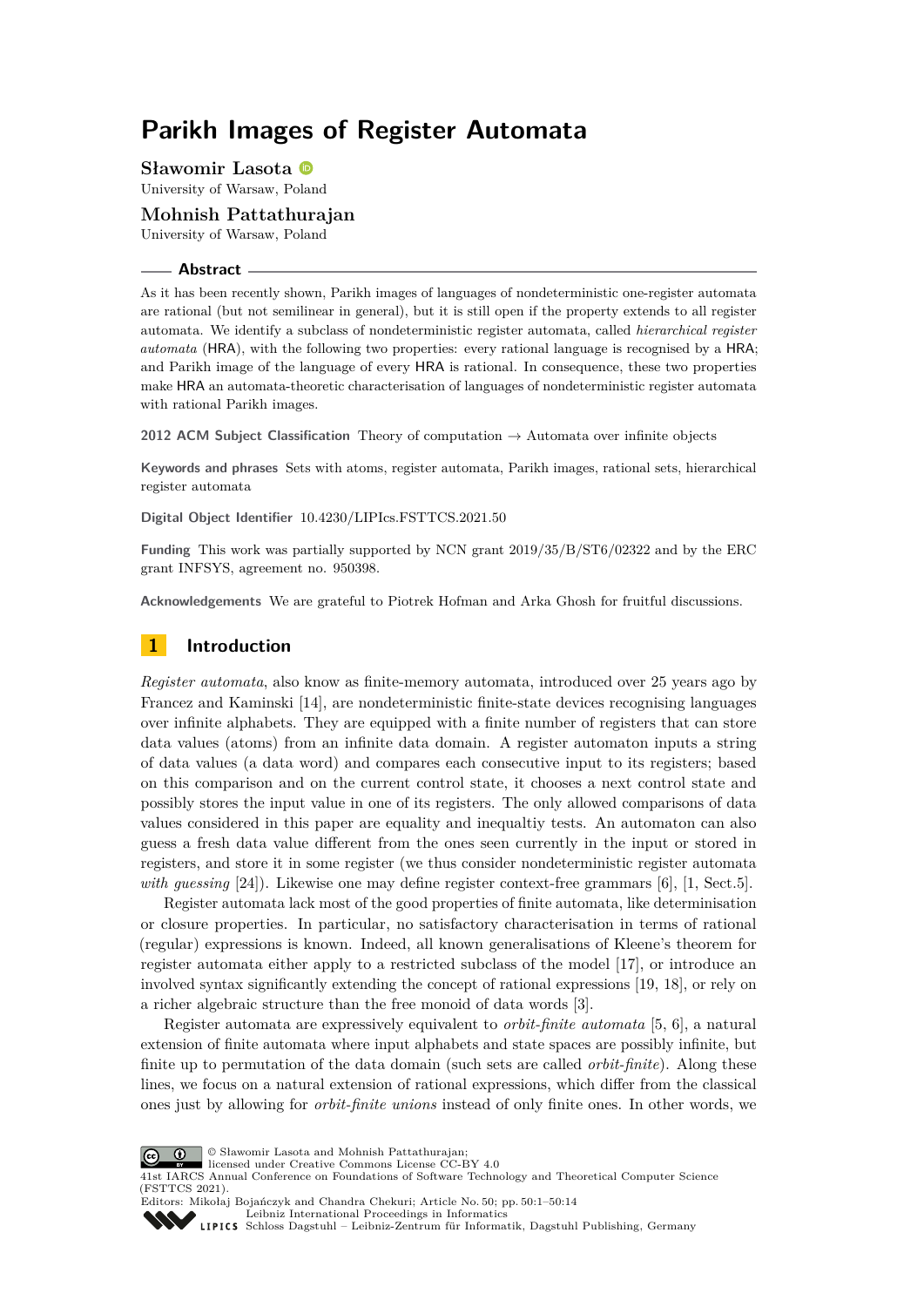#### **50:2 Parikh Images of Register Automata**

consider the class of *rational languages*, defined as the smallest class of languages containing all single-word languages, and closed under concatenation, star, and orbit-finite unions. In particular, the class contains the empty language, all finite and all orbit-finite languages.

Languages of register automata are not rational in general, even in case of deterministic one-register automata. Kleene theorem may be however recovered, at least in case of automata with one register, when commutative images (Parikh images) are considered: the language of every one-register automaton is Parikh-equivalent to (i.e., has the same Parikh image as) a rational language [\[16\]](#page-13-5). An analogous result holds for one-register context-free grammars [\[16\]](#page-13-5).

<span id="page-1-0"></span>**Example 1.** Fix the data domain ATOMS =  $\{0, 1, 2, \ldots\}$ . As a working example we will use the language  $L_1$  consisting of all nonempty words over ATOMS of length divisible by 3, where every three consecutive letters are pairwise different (we write  $\neq (a, b, c)$  as a shorthand for  $a \neq b \neq c \neq a$ , to concisely express pairwise inequality of three atoms):

$$
L_1 = \{a_1 a_2 \dots a_{3n} \in \text{ATOMS}^* : n \geq 0, \neq (a_1, a_2, a_3), \neq (a_2, a_3, a_4), \neq (a_3, a_4, a_5), \dots \}.
$$

The language is recognised by a deterministic two-register automaton but it is not rational (cf. Section [3\)](#page-3-0). It is however Parikh-equivalent to a larger language  $L_2$ , where the pairwise inequality constraint is imposed at consecutive disjoint triples of positions only:

$$
L_2 = \{a_1 a_2 \dots a_{3n} \in \text{ATOMS}^* : n \geq 0, \neq (a_1, a_2, a_3), \neq (a_4, a_5, a_6), \dots \},
$$

which is defined by the following rational (regular) expression

<span id="page-1-1"></span>
$$
L_2 = \left(\bigcup_{a,b,c \in \text{ATOMs}, \neq (a,b,c)} abc\right)^* \tag{1}
$$

and is thus rational. The formal definition of rational languages will be given in Section [3;](#page-3-0) here we note that the union is indexed by the set  $A\text{TOMS}^{(3)} = \{ \langle abc \rangle \in A\text{TOMS}^3 : \neq (a, b, c) \}$ of all triples of pairwise-distinct atoms, which is infinite but orbit-finite, i.e., finite up to permutations of Atoms (in fact, it is one orbit).

The language  $L_1$  is Parikh-equivalent to  $L_2$  as every  $w = a_1 a_2 \dots a_{3n} \in L_2$  can be transformed, by swapping letters, to a word in  $w' \in L_1$ .

Indeed, consider the first two triples  $(a_1, a_2, a_3)$  and  $(a_4, a_5, a_6)$  in *w*. We keep the first triple in *w'*. For the fourth position of *w'*, we choose a letter from  $\{a_4, a_5, a_6\} - \{a_2, a_3\}$ , say  $a_6$ . For the fifth position we choose  $\{a_4, a_5\} - \{a_3\}$ , say  $a_4$ . We note that both the choices are possible due to pigeon-hole principle. Finally, at the sixth position of *w* ′ we place the remaining letter  $a_5$ . Then we consider next two triples,  $(a_5, a_4, a_6)$  and  $(a_7, a_8, a_9)$ , and treat them analogously by swapping  $a_7$ ,  $a_8$  and  $a_9$  accordingly. Continuing in this way we finally arrive at a word in  $w' \in L_1$ .  $' \in L_1$ .

**Contribution.** We contribute to understanding of expressive power of nondeterministic register automata (NRA), by investigating sets of *data vectors* obtainable as commutative images (Parikh images) of their languages. Parikh images of rational languages we call rational as well. Here are our contributions:

- **(1)** We identify a syntactic subclass of NRA, called *hierarchical register automata* (HRA).
- **(2)** We show that every rational language is recognised by a HRA.
- **(3)** We show that Parikh images of HRA languages are rational (as a set of data vectors).
- **(4)** As a corollary, we deduce that an NRA has rational Parikh image if, and only if it is Parikh-equivalent to some HRA (with, possibly, more registers).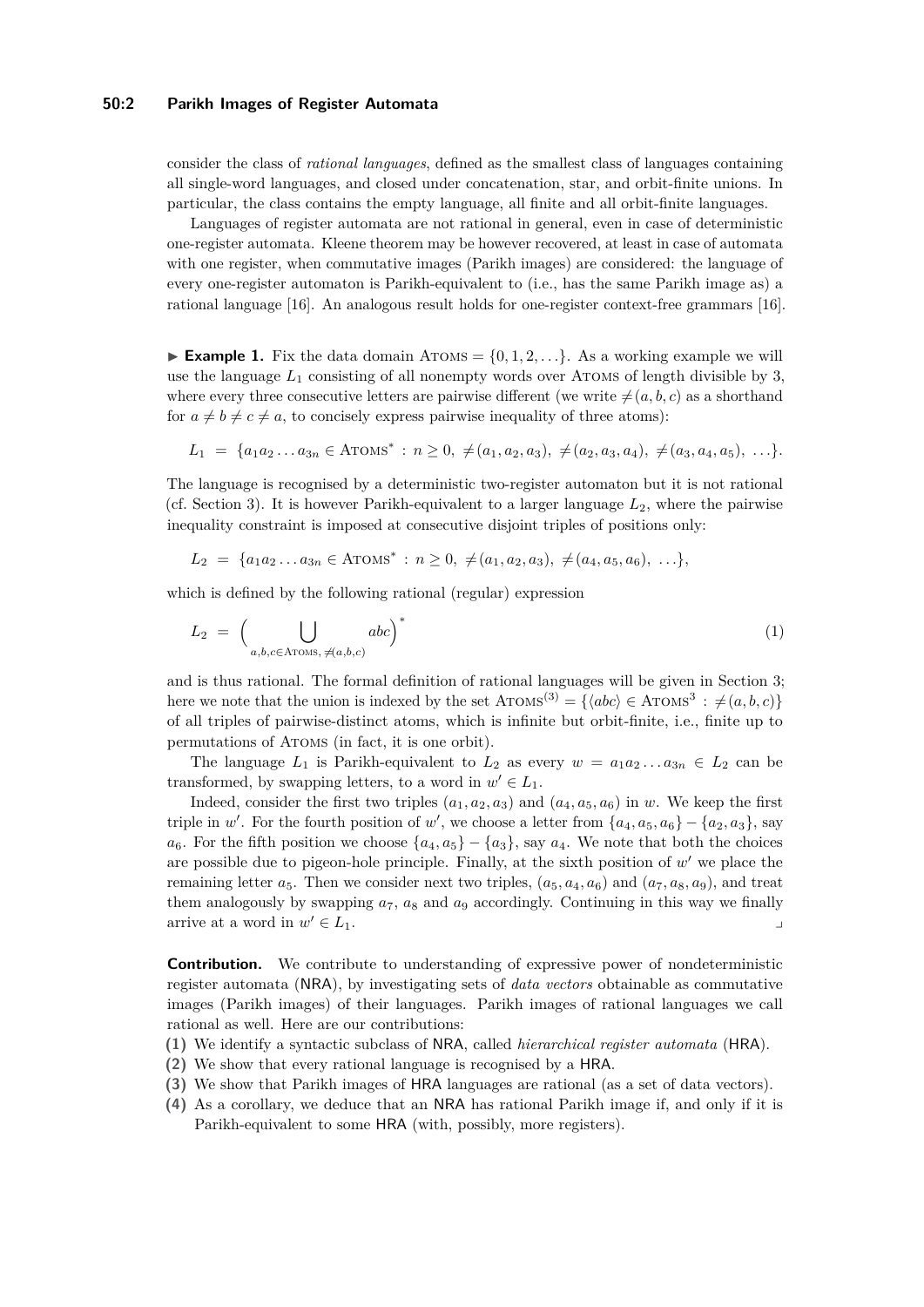These results are a step towards the ultimate (but still unreachable) goal: generalise the main result of [\[16\]](#page-13-5), namely rationality of Parikh images of nondeterministic 1-register automata, to all NRA. Point (3) is an extension from 1-NRA to all HRA. In consequence of (4), the ultimate goal can be equivalently achieved by proving that every nondeterministic register automaton is Parikh-equivalent to a hierarchical one. Finally, we believe that the subclass of HRA (1) is interesting on its own, as it seems to be equally well-behaved as one-register automata.

**Related research.** Register automata have been intensively studied with respect to their foundational properties [\[14,](#page-13-0) [23,](#page-13-6) [17,](#page-13-2) [21\]](#page-13-7). Following the seminal paper of Francez and Kaminski [\[14\]](#page-13-0), subsequent extensions of the model allow for comparing data values with respect to some fixed relations such as a total order, or introduce alternation, variations on the allowed form of nondeterminism, etc. The model is well known to satisfy almost no semantic equivalences that hold for classical finite automata, in particular register automata admit no satisfactory characterizations in terms of regular expressions [\[19,](#page-13-3) [18\]](#page-13-4) or logic [\[21,](#page-13-7) [10\]](#page-12-4). There just are few positive results: simulation of two-way nondeterministic automata by one-way alternating automata with guessing [\[1\]](#page-12-1); Myhill-Nerode-style characterisation of languages of deterministic automata [\[15,](#page-13-8) [5,](#page-12-3) [6\]](#page-12-0); and the well-behaved class of languages definable by orbitfinite monoids [\[2\]](#page-12-5), characterised in terms of logic [\[9\]](#page-12-6) and a syntactic subclass of deterministic register automata [\[8\]](#page-12-7). Register automata have been also intensively studied with respect to their applications to XML databases and logics [\[12,](#page-13-9) [21,](#page-13-7) [10,](#page-12-4) [24\]](#page-13-1).

Other extensions of finite-state machines to infinite alphabets include: abstract reformulation or register automata, known as orbit-finite automata, or nominal automata, or automata over atoms) [\[5,](#page-12-3) [6,](#page-12-0) [1\]](#page-12-1); symbolic automata [\[11\]](#page-12-8); pebble automata [\[20\]](#page-13-10); and data automata [\[4,](#page-12-9) [7\]](#page-12-10) (the list is illustrative).

## **2 Orbit-finite sets**

**Sets with atoms.** Our definitions rely on basic notions and results of the theory of *sets with atoms* [\[1\]](#page-12-1), also known as nominal sets [\[22\]](#page-13-11). In this section we recall, following [\[16\]](#page-13-5), what is necessary for understanding of our arguments. This paper is a part of a uniform abstract approach to register automata in the realm of orbit-finite sets with atoms, developed in [\[5,](#page-12-3) [6,](#page-12-0) [1\]](#page-12-1).

Fix a countably infinite set Atoms, whose elements we call *atoms*. Informally speaking, a set with atoms is a set that can have atoms, or other sets with atoms, as elements. Formally, we define the universe of sets with atoms by a suitably adapted cumulative hierarchy of sets, by transfinite induction: the only set of *rank* 0 is the empty set; and for a cardinal  $\gamma$ , a set of rank *γ* may contain, as elements, sets of rank smaller than *γ* as well as atoms. In particular, nonempty subsets  $X \subseteq$  ATOMS have rank 1. Sets containing no atoms, whose elements contain no atoms, and so on, we call *pure* (or *atomless*).

Denote by PERM the group of all permutations of ATOMS. Atom permutations  $\pi$ : ATOMS  $\rightarrow$  ATOMS act on sets with atoms by consistently renaming all atoms in a given set. Formally, by another transfinite induction we define  $\pi(X) = {\pi(x) : x \in X}$ . Via standard set-theoretic encodings of pairs or finite sequences we obtain, in particular, the pointwise action on pairs  $\pi(x, y) = (\pi(x), \pi(y))$ , and likewise on finite sequences. For pure sets X.  $\pi(X) = X$  for every  $\pi \in \text{PERM}$ .

We restrict to sets with atoms that only depend on finitely many atoms, in the following sense. A *support* of *x* is any set  $S \subseteq$  ATOMS such that the following implication holds for all  $\pi \in \text{PERM: if } \pi(s) = s \text{ for all } s \in S, \text{ then } \pi(x) = x.$  An element (or set) *x* is *finitely*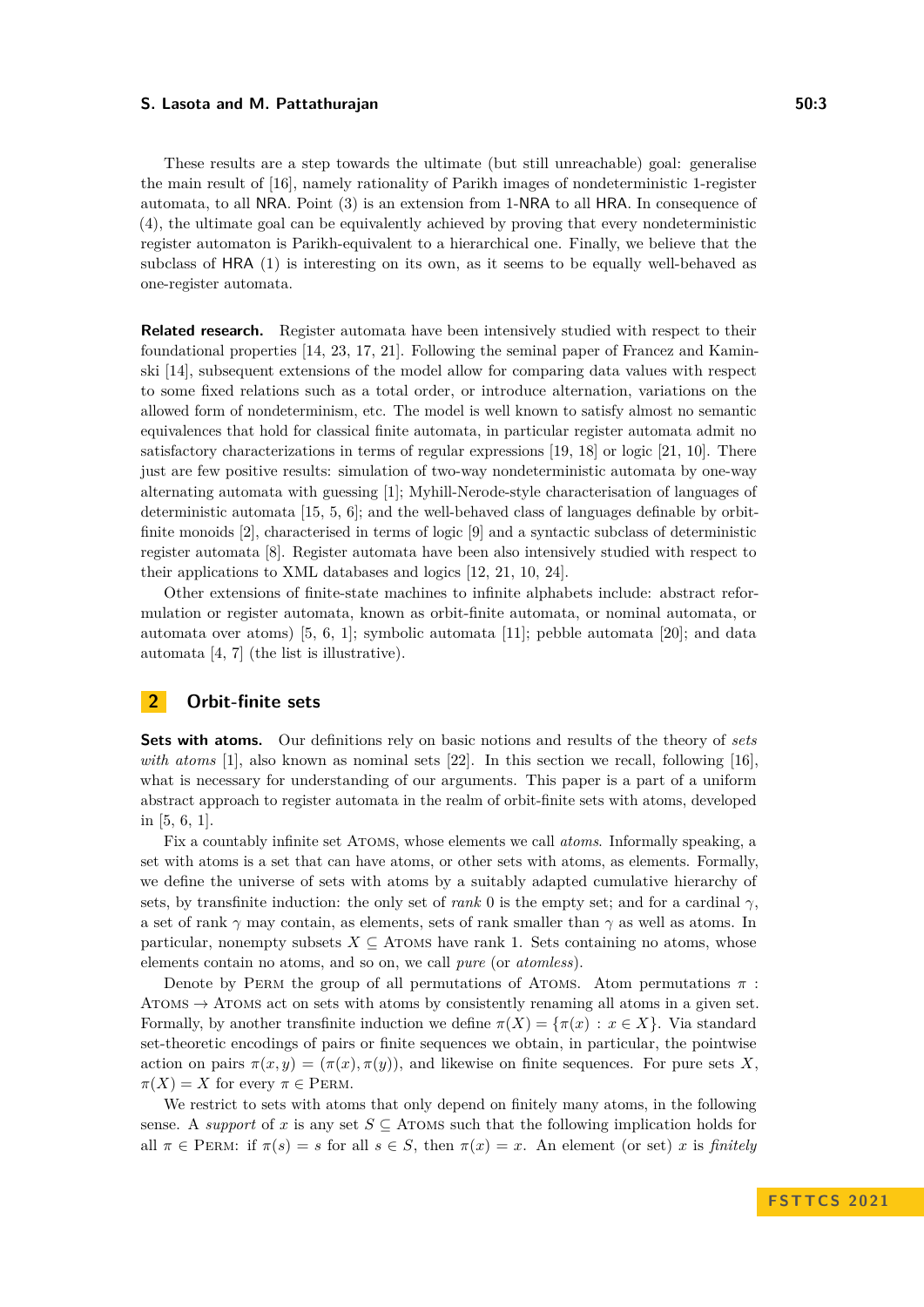*supported* if it has some finite support; in this case x has *the least support*, denoted  $\text{supp}(x)$ , called *the support* of *x* (cf. [\[1,](#page-12-1) Sect. 6]), [\[22,](#page-13-11) Prop. 2.3], [\[6,](#page-12-0) Cor. 9.4]). Sets supported by  $\emptyset$  we call *equivariant*. For instance, given  $a, b \in$  ATOMS, the support of the set

$$
L_{ab} = \{a_1 a_2 \dots a_n \in \text{ATOMS}^* : n \ge 2, a_1 \ne a, a_n = b\}
$$

is  $\{a, b\}$ ; every pure set is equivariant; the support of a sequence  $\langle a_1 \dots a_n \rangle \in A \text{TOMS}^*$ , encoded as a set in a standard way, is the set of atoms  $\{a_1, \ldots, a_n\}$  appearing in it; and the support of a function  $f : A \text{TOMS} \to \mathbb{N}$  such that  $\text{DOM}(f) = \{a \in A \text{TOMS} : f(a) > 0\}$  is finite, is exactly  $DOM(f)$ .

From now on, we shall only consider sets with atoms that are hereditarily finitely supported (called briefly *legal*), i.e., ones that are finitely supported, whose every element is finitely supported, and so on.

**Orbit-finite sets.** Two (elements of) sets with atoms *x, y* are *in the same orbit* if  $\pi(x) = y$ for some  $\pi \in \text{PERM}$ . This equivalence relation splits every set with atoms X into equivalence classes, which we call *orbits in X*. A (legal) set is *orbit-finite* if it splits into finitely many orbits. Examples of orbit-finite sets are: Atoms (1 orbit); Atoms− {*a*} for some *a* ∈ Atoms (1 orbit); ATOMS<sup>2</sup> (2 orbits: diagonal  $\{\langle a,b \rangle : a = b\}$  and non-diagonal  $\{\langle a,b \rangle : a \neq b\}$ ); ATOMS<sup>3</sup> (5 orbits, corresponding to equality types of triples);  $\{1, \ldots, n\} \times$  ATOMS (*n* orbits, as  $\pi(i) = i$  for every  $i \in \mathbb{N}$  and  $\pi \in \text{PERM}$ , since  $\{1, \ldots, n\}$  is pure); the set of non-repeating  $n$ -tuples of atoms  $A_{\text{TONS}}^{(n)} = \{a_1 \dots a_n \in A_{\text{TONS}}^{n} : a_i \neq a_j \text{ for every } 1 \leq i < j \leq n\}$  (1 orbit). On the other hand, the set ATOMS<sup>\*</sup> is an example of an orbit-infinite set.

A finer equivalence relation is defined using *S-atom permutations*, i.e., permutations that fix a finite set  $S \subseteq$  ATOMS. Each orbit splits into finitely many *S*-orbits (cf. [\[1,](#page-12-1) Sect. 3.2]). For instance, for every  $a \in \text{ATOMS}$ , the set ATOMS<sup>2</sup> splits into four  $\{a\}$ -orbits:  $\{\langle a, a \rangle\}$ ,  $\{\langle a, b \rangle : b \neq a\}, \{\langle b, a \rangle : b \neq a\}, \{\langle b, c \rangle : b, c \neq a\}.$ 

Given a family  $(X_i)_{i \in I}$  of sets indexed by an orbit-finite set *I*, the union  $\bigcup_{i \in I} X_i$  we call *orbit-finite union* of sets  $X_i$ . (Formally, not only each set  $X_i$  is assumed to be legal, but also the indexing function  $i \mapsto X_i$ .) As an example, consider  $(L_{ab})_{b \in \text{Arows}}$ . The indexing function  $b \mapsto L_{ab}$  is supported by  $\{a\}$ , and so is the union:

$$
\bigcup_{b \in \text{Arows}} L_{ab} = \{a_1 a_2 \dots a_n \in \text{Arows}^* : n \ge 2, a_1 \neq a\}.
$$

Orbit-finite sets are closed under Cartesian products, subsets, and orbit-finite unions: if each of  $X_i$  is orbit-finite, their union  $\bigcup_{i \in I} X_i$  is orbit-finite too [\[1,](#page-12-1) Sect. 3].

## <span id="page-3-0"></span>**3 Rational sets**

In this section we recall the definition of rational sets of data words and data vectors introduced in [\[16\]](#page-13-5), and state and prove its useful closure properties.

**Data words and vectors.** By a finite multiset over a set (an alphabet)  $\Sigma$  we mean any function  $v : \Sigma \to \mathbb{N}$  such that  $v(\alpha) = 0$  for all  $\alpha \in \Sigma$  except finitely many. We define the *domain* of *v* as  $\text{DOM}(v) = \{ \alpha \in \Sigma : v(\alpha) > 0 \},$  and its *size* as  $|v| = \sum_{\alpha \in \text{DOM}(v)} v(\alpha)$  (the same notation is used for the size of a set, and for the length of a word). The *Parikh image* (commutative image) of a word  $w \in \Sigma^*$  is the multiset  $\text{PaR}(w) : \Sigma \to \mathbb{N}$ , where  $\text{PaR}(w)(\alpha)$  is the number of appearances of a letter  $\alpha \in \Sigma$  in *w*. For a language  $L \subseteq \Sigma^*$ , its Parikh image is  $\text{PAR}(L) = \{\text{PAR}(w) : w \in L\}$ . Two languages  $L, L' \subseteq \Sigma^*$  are *Parikh-equivalent* if they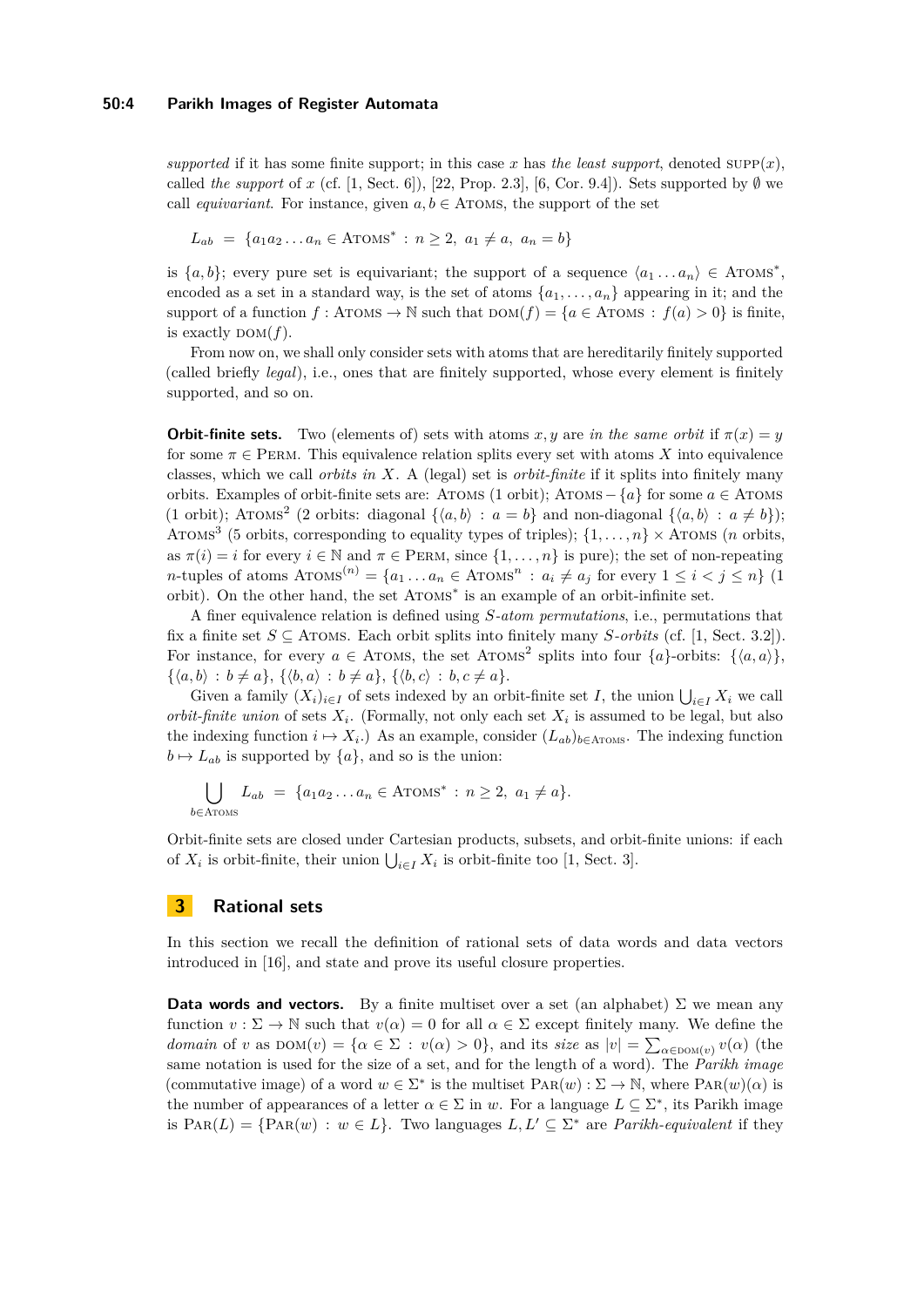have the same Parikh images:  $\text{PaR}(L) = \text{PaR}(L')$ . Overloading the notation, we write  $|w|$ for the *length* of a word *w*, and hence  $|P_{AR}(w)| = |w|$ . We order multisets pointwise:  $v \subseteq v'$ if  $v(\alpha) \le v'(\alpha)$  for all  $\alpha \in \Sigma$ . The zero (empty) multiset **0** satisfies  $\mathbf{0}(\alpha) = 0$  for every  $\alpha \in \Sigma$ . Thus  $\mathbf{0} = \text{PaR}(\varepsilon)$ . A singleton  $\{\alpha\}$  that maps  $\alpha$  to 1 and all other letters to 0, is written as *α*, omitting brackets {}. Addition of multisets is pointwise:  $(v + v')(\alpha) = v(\alpha) + v'(\alpha)$  for every  $\alpha \in \Sigma$ ; likewise subtraction  $v - v'$ , for  $v' \sqsubseteq v$ .

When  $\Sigma$  is an orbit-finite alphabet, words  $w \in \Sigma^*$  are traditionally called *data words*, languages  $L \subseteq \Sigma^*$  are called *data languages*, and finite multisets  $v : \Sigma \to \mathbb{N}$  are called *data vectors*.

**Orbit-finite unions.** Consider a family of sets  $\mathcal{X}$ . We say that  $\mathcal{X}$  is *closed under orbit-finite unions* if for every family  $(X_i)_{i \in I}$  of sets  $X_i \in \mathcal{X}$  indexed by an orbit-finite set *I*, the union  $\bigcup_{i\in I} X_i$  belongs to X. We instantiate below this abstract definition to families X of sets of data words and data vectors.

**Rational data languages.** We consider data languages over a fixed orbit-finite alphabet Σ. As usual, we define concatenation of two data languages  $LL' = \{ww' : w \in L, w' \in L'\},\$ and the Kleene star (iteration):  $L^* = \{w_1 \dots w_n : n \geq 0, w_1, \dots, w_n \in L\}$ . Let *rational data languages* be the smallest class of data languages that contains that contains  $\{\varepsilon\}$ , all singleton languages  $\{\sigma\}$  containing a single one-letter word  $\sigma \in \Sigma$ , and is closed under concatenation. iteration, and orbit-finite unions. In particular the empty language, all finite languages and all orbit-finite ones are rational. For finite  $\Sigma$  we obtain the classical rational (regular) sets. As expected, without the Kleene star we obtain exactly sets of words of bounded length, or equivalently (cf. [\[16,](#page-13-5) Lemma 1]) orbit-finite languages.

When convenient, we may speak of a *rational expression*, by which we mean a formal derivation of a rational language according to the closure rules listed above, in the form of well-founded tree. Concretely, a derivation of  $\bigcup_{i \in I} L_i$  is the function mapping every  $i \in I$  to a derivation of *L<sup>i</sup>* (a node in a tree whose children are labeled by *I*), a derivation of *LL*′ is a pair of derivations of  $L$  and  $L'$  (a binary node), a derivation of  $L^*$  is just a derivation of  $L$ (a unary node), and a derivation of  $\{\varepsilon\}$  or  $\{\sigma\}$  is a leaf node.

<span id="page-4-0"></span>**Example 2.** Continuing Example [1,](#page-1-0) the language  $L_2$  is rational, as it can be presented by a rational expression:

$$
L_2 = \Big(\bigcup_{a,b,c \in \text{ATOMS}, \ \neq (a,b,c)} \{a\}\{b\}\{c\}\Big)^*.
$$

For readability, in the sequel we omit brackets  $\{\}\$  when denoting singletons, as in [\(1\)](#page-1-1). On the other hand, one easily shows that the language *L*<sup>1</sup> is not rational (e.g., using Proposition [12](#page-8-0) from Section [4](#page-6-0) and Theorem [13](#page-8-1) from Section [5\)](#page-8-2).

**Rational sets of data vectors.** We consider sets of data vectors over a fixed orbit-finite alphabet  $\Sigma$ . Let addition of two sets  $X, Y$  of data vectors be defined by Minkowski sum

$$
X + Y = \{x + y : x \in X, y \in Y\},\
$$

and let the additive star *X*<sup>∗</sup> contain all finite sums of elements of *X*:

$$
X^* = \{x_1 + \ldots + x_n : n \ge 0, x_1, \ldots, x_n \in X\}.
$$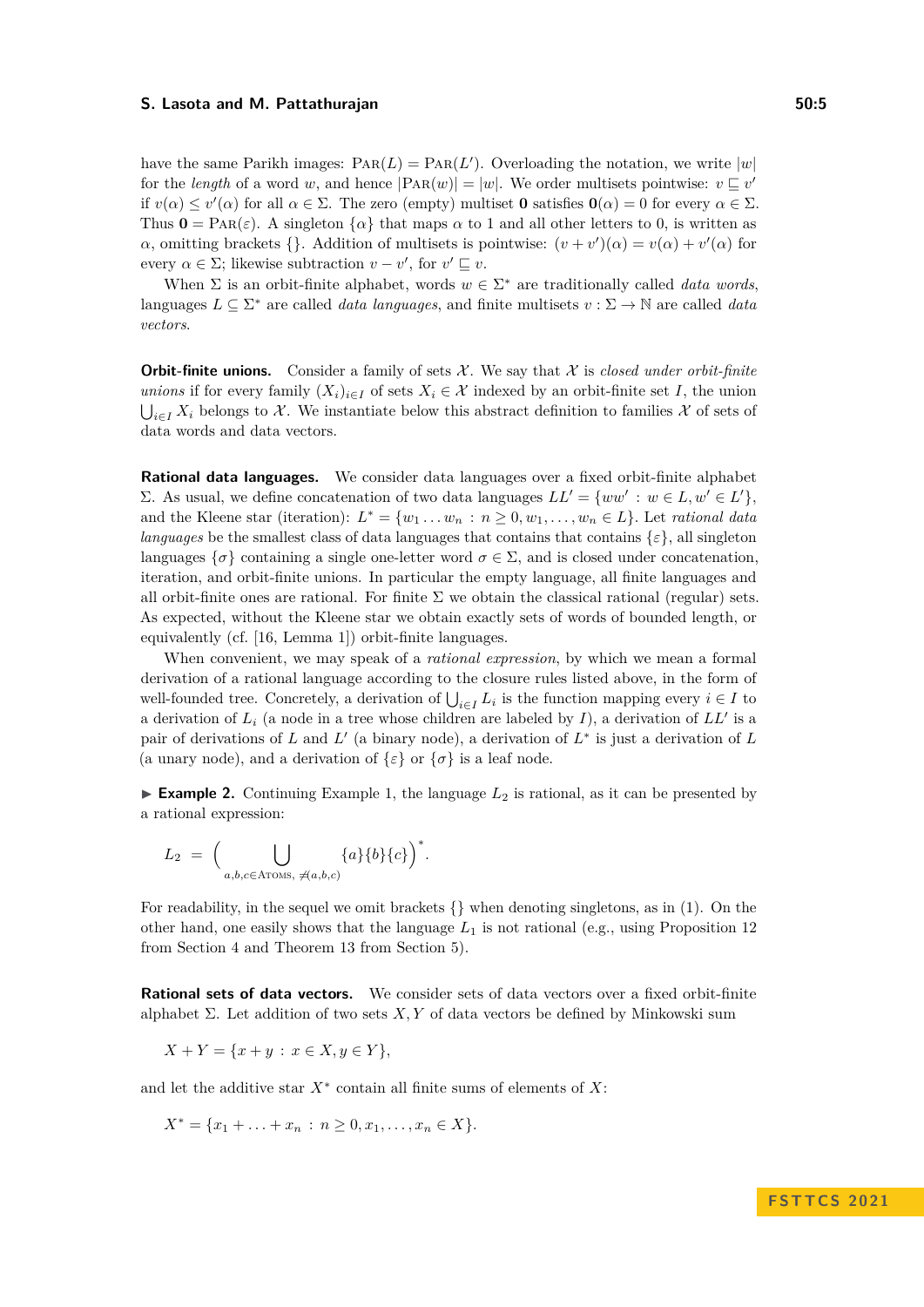#### **50:6 Parikh Images of Register Automata**

We define *rational sets* of data vectors as the smallest class of sets of data vectors that contains  $\{0\}$ , all singletons  $\{\sigma\}$  where  $\sigma$  stands for the 'unit' data vector over  $\Sigma$  that maps  $\sigma$  to 1 and all other letters to 0, and is closed under addition, additive star, and orbit-finite unions. In particular, the empty set, all finite sets and all orbit-finite sets of data vectors are rational.

**Example 3.** Continuing Example [2,](#page-4-0) the Parikh image of  $L_1$  (and  $L_2$ ) is rational (for readability we keep omitting brackets {}):

$$
PAR(L_1) = \Big( \bigcup_{a,b,c \in ATOMS, \ \nexists (a,b,c)} a+b+c \Big)^*.
$$

<span id="page-5-0"></span> $\triangleright$  Claim 4. (1) Rational sets of data vectors are exactly Parikh images of rational data languages. (2) Par(*L*) is rational if, and only if, *L* is Parikh-equivalent to a rational data language.

 $\triangleright$  Remark 5. The classical notion of rational sets in an arbitrary monoid ([\[13,](#page-13-12) Chapter VII]) can be generalised along the same lines as above to sets with atoms, by considering orbit-finite unions instead of finite ones. In this paper we stick to monoids of data words and data vectors, over an orbit-finite alphabet.

**Closure properties.** As tools to be used later, we prove that rationality of a language is preserved by the restriction to a subset of its alphabet, as well as by substitution by rational languages. The same preservation property holds for languages with rational Parikh images.

<span id="page-5-1"></span>▶ **Lemma 6.** *If a language L* ⊆ Σ <sup>∗</sup> *has rational Parikh image (resp. is rational) and* Γ ⊆ Σ *then the restriction*  $L \cap \Gamma^*$  *has also rational Parikh image (resp. is rational).* 

**Proof.** Intuitively speaking, it is enough to syntactically remove, in the rational expression defining PAR(*L*), every appearance of a letter  $\sigma \in \Sigma - \Gamma$ .

Formally, we proceed by induction on a derivation of *L*. By Claim [4\(](#page-5-0)2) we assume, w.l.o.g., that the language *L* is rational.

The induction base: when  $L = \{\sigma\}$  is a singleton,  $\sigma \in \Sigma$ , then

$$
L \cap \Gamma^* = \begin{cases} L & \text{if } \sigma \in \Gamma, \\ \emptyset & \text{otherwise,} \end{cases}
$$

and in each case  $L \cap \Gamma^*$  is rational. The induction step follows immediately as restriction commutes with all the operations involved:

$$
(LK)\cap \Gamma^* = (L\cap \Gamma^*)(K\cap \Gamma^*) \qquad L^*\cap \Gamma^* = (L\cap \Gamma^*)^* \qquad \big(\bigcup_{i\in I} L_i\big)\cap \Gamma^* = \big(\bigcup_{i\in I} L_i\cap \Gamma^*\big).
$$

Consider a language  $L$  over an orbit-finite alphabet  $\Sigma$  and a (legal) family of languages  $K = (K_{\sigma})_{\sigma \in \Sigma}$  over an alphabet Γ, indexed by Σ. We use the anonymous function notation

$$
\sigma \quad \mapsto \quad K_{\sigma}.
$$

The *substitution L*(*K*) is the language over Γ containing all words obtained from some word  $\sigma_1 \sigma_2 \ldots \sigma_n \in L$ , by replacing every letter  $\sigma_i$  by some word from  $K_{\sigma_i}$ :

$$
L(K) = \bigcup_{\sigma_1 \sigma_2 \dots \sigma_n \in L} K_{\sigma_1} K_{\sigma_2} \dots K_{\sigma_n}.
$$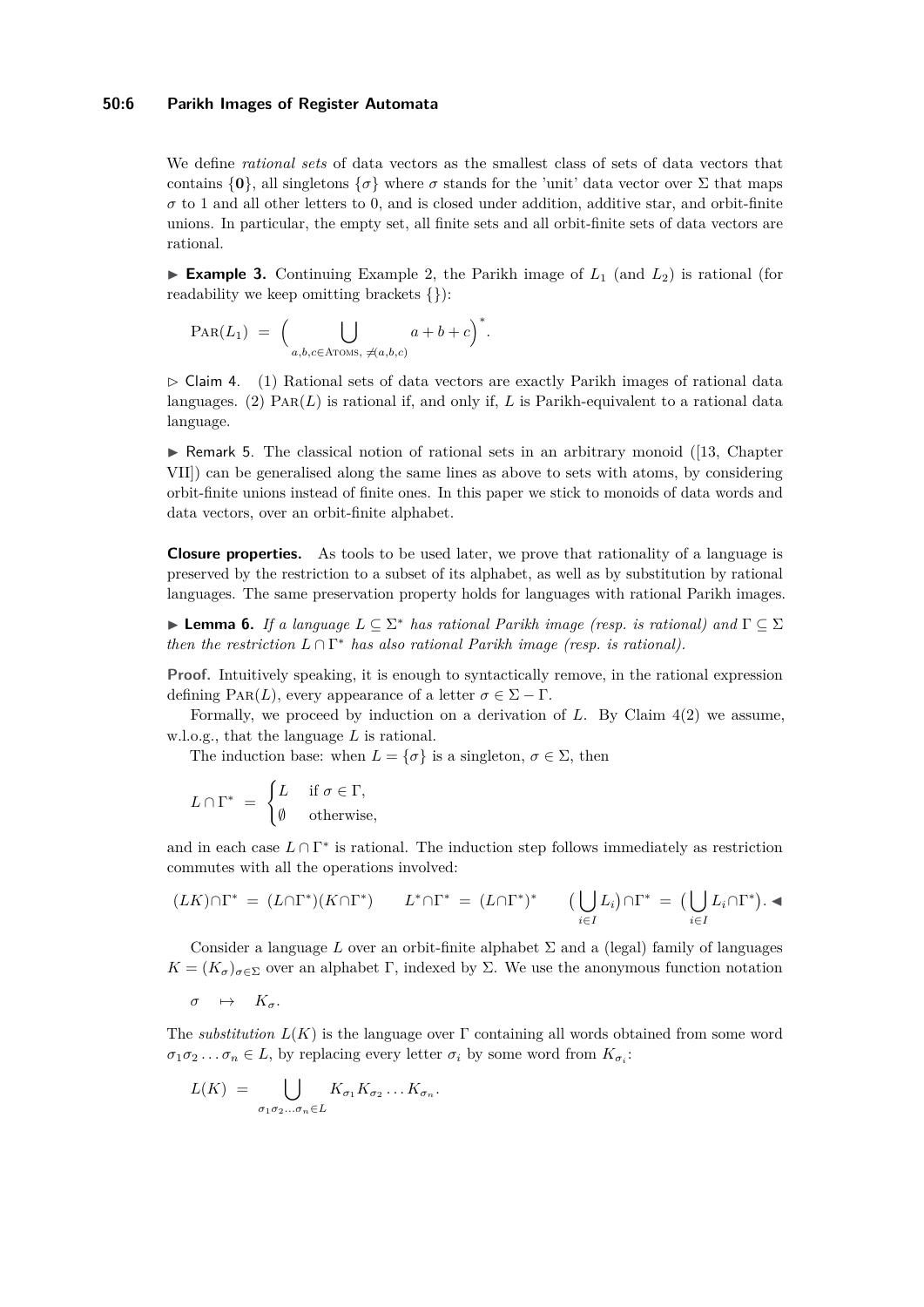▶ **Example 7.** As usual, let  $L^+ = L^*L$ . Consider the language  $L_1$  from Example [1](#page-1-0) and  $\Sigma = \Gamma =$  Aroms. By the equivariant substitution  $K_a = a^+$ , or  $a \mapsto a^+$ , we obtain the language  $L_1(K) \subseteq$  ATOMS<sup>\*</sup> containing words, where each three consecutive maximal constant infixes use three distinct letters (each two consecutive maximal constant infixes use two distinct letters by the very definition), and the total number of these infixes is divisible by 3.

<span id="page-6-4"></span> $\triangleright$  **Lemma 8** ([\[16\]](#page-13-5), Lemma 5). If *L* and all languages  $K_{\sigma}$  have rational Parikh images (resp. are *rational) then the substitution L*(*K*) *has also rational Parikh image (resp. is rational).*

## <span id="page-6-0"></span>**4 Register automata**

We define the model of nondeterministic register automata, and its syntactic subclass of hierarchical automata.

**Nondeterministic register automata (**NRA**).** From now on we mostly consider input alphabets of the form  $\Sigma = H \times$  ATOMS, where *H* is a finite pure (atomless) set.

Let  $k \geq 1$ . In the sequel we consistently use variables  $x_i, x'_i$ , for  $1 \leq i \leq k$ , to represent the value of *i*th register at the start (pre-value) and at the end (post-value) of a transition, respectively. We also consistently use the variable *y* to represent an input atom. A *nondeterministic k-register automaton* (*k*-NRA) A consists of: a finite set *H* (finite component of the alphabet), a finite set of control locations  $Q$ , subsets  $I, F \subseteq Q$  of initial resp. accepting locations, and a finite set  $\Delta$  of transition rules of the form

<span id="page-6-2"></span>
$$
(q(x_1, x_2 \ldots x_k), \langle h, y \rangle, \varphi, q'(x'_1, x'_2 \ldots x'_k))
$$
\n<sup>(2)</sup>

where  $q, q' \in Q$ ,  $h \in H$ , and the transition constraint  $\varphi(x_1, x_2 \ldots x_k, y, x'_1, x'_2 \ldots x'_k)$  is a Boolean combination of equalities involving the variables  $x_1, x_2 \ldots x_k, y, x'_1, x'_2 \ldots x'_k$ . The constraint specifies possible relation between the register pre-values  $(x_1, x_2 \ldots x_k)$ , input atom (*y*), and register post-values  $(x'_1, x'_2 \ldots x'_k)$  resulting from a transition. If  $\varphi$  entails the equality  $x_i = x'_i$ , we say that the *i*th register is *preserved* by the transition rule.

A configuration  $\langle q, (a_1a_2 \ldots a_k) \rangle \in Q \times \text{ATOMS}^{(k)}$  of A, written briefly  $q(a_1a_2 \ldots a_k)$ , consists of a control location  $q \in Q$  and (pairwise distinct<sup>[1](#page-6-1)</sup>) register values  $a_i \in A$ TOMS, for  $1 \leq i \leq k$ . We note that different registers can not store the same value. For each tuple  $\mathbf{r} = a_1 a_2 \dots a_k \in \text{ATOMS}^{(k)}$ , atom  $b \in \text{ATOMS}$ , and tuple  $\mathbf{r}' = a'_1 a'_2 \dots a'_k \in \text{ATOMS}^{(k)}$  that satisfy the transition constraint, i.e.,  $(a_1a_2 \ldots a_k, b, a'_1a'_2 \ldots a'_k) \models \varphi$ , a rule [\(2\)](#page-6-2) induces a transition

$$
q(a_1a_2\ldots a_k)\xrightarrow{\langle h,b\rangle} q'(a'_1a'_2\ldots a'_k)
$$

labeled by  $\langle h, b \rangle$  from the configuration  $q(a_1 a_2 ... a_k)$  to the configuration  $q'(a'_1 a'_2 ... a'_k)$ . The semantics of *k*-NRA is defined as in case of classical NFA, with configurations considered as states and  $\Sigma = H \times$  ATOMS as an alphabet. A *run* of A over a data word  $w =$  $\langle h_1, b_1 \rangle \langle h_2, b_2 \rangle \dots \langle h_n, b_n \rangle \in \Sigma^*$  is any sequence of configurations  $q_0(\mathbf{r}_0), q_1(\mathbf{r}_1), \dots, q_n(\mathbf{r}_n)$ , related by transitions labeled by consecutive letters of *w*:

<span id="page-6-3"></span>
$$
q_0(\mathbf{r}_0) \xrightarrow{\langle h_1, h_1 \rangle} q_1(\mathbf{r}_1) \xrightarrow{\langle h_2, h_2 \rangle} \dots \xrightarrow{\langle h_n, h_n \rangle} q_n(\mathbf{r}_n),
$$
\n(3)

<span id="page-6-1"></span> $1$  Distinctness of register values is not relevant for expressiveness of register automata.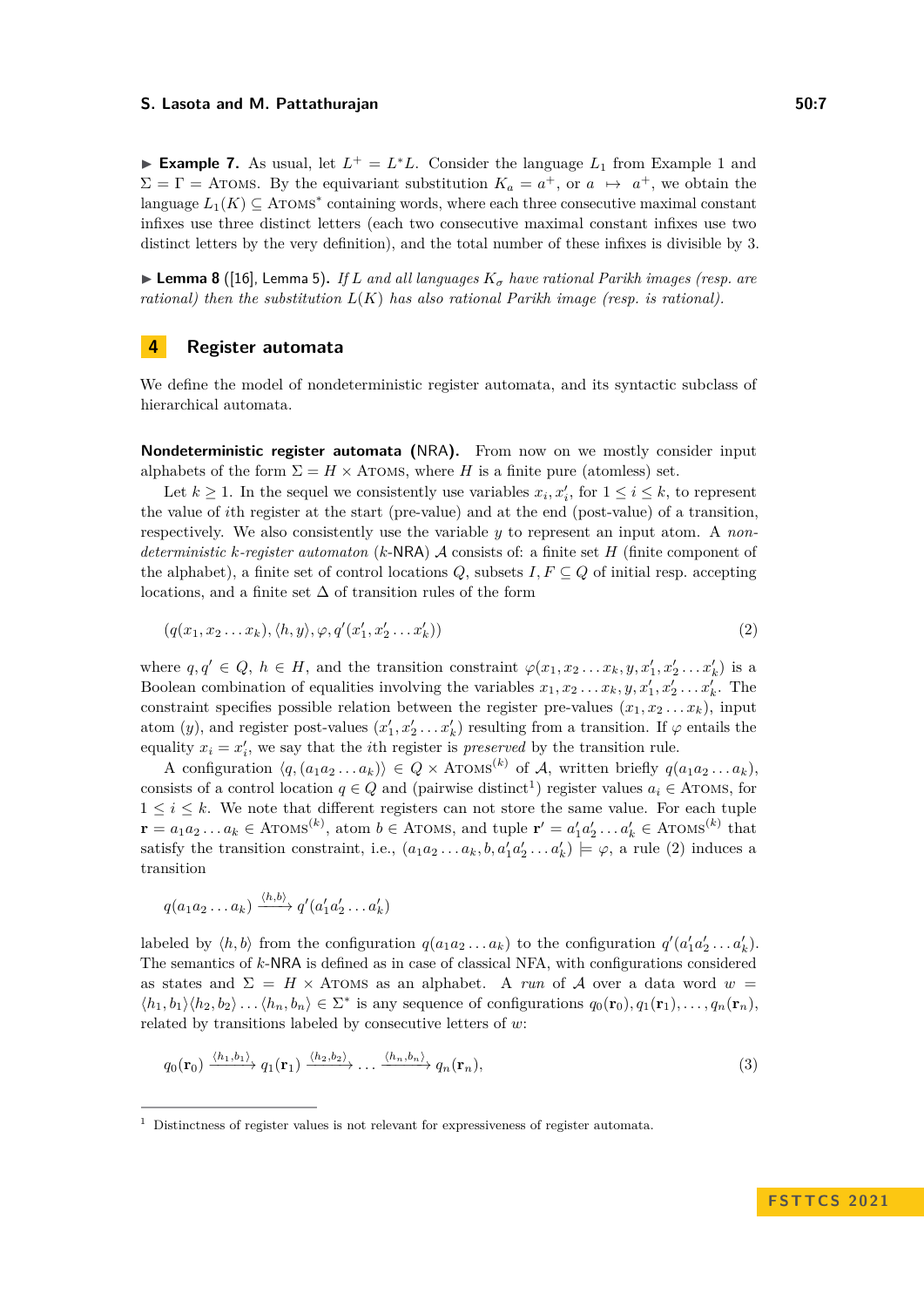#### **50:8 Parikh Images of Register Automata**

where  $q_0(\mathbf{r}_0)$  is an initial configuration (i.e.,  $q_0 \in I$ ). A run is *accepting* if the ending configuration  $q_n(\mathbf{r}_n)$  is accepting (i.e.,  $q_n \in F$ ). A data word *w* is *accepted* by A if A has an accepting run over *w*.

Let  $L_{q(\mathbf{r}) q'(\mathbf{r}')}(\mathcal{A})$  be the set of data words having an accepting run [\(3\)](#page-6-3) that starts in  $q_0(\mathbf{r}_0) = q(\mathbf{r})$  and ends in  $q_n(\mathbf{r}_n) = q'(\mathbf{r}')$ . The *language*  $L(\mathcal{A})$  recognised by  $\mathcal A$  is defined as:

$$
L(\mathcal{A}) = \bigcup_{q \in I, q' \in F, \mathbf{r}, \mathbf{r}' \in \text{Aroms}^{(k)}} L_{q(\mathbf{r}) q'(\mathbf{r}')}(\mathcal{A}).
$$
\n
$$
(4)
$$

▶ Remark 9. The above definition allows for *guessing*, i.e., an automaton may nondeterministically choose, and store in its register, an atom not yet seen in the input (cf. [\[24\]](#page-13-1)). In particular, the initial register values are guessed nondeterministically.

▶ Remark 10. An alphabet  $H \times$  ATOMS and configurations  $Q \times$  ATOMS<sup>(k)</sup> are orbit-finite. The model of NRA is a special case of the abstract notion of orbit-finite automata (cf. [\[1,](#page-12-1) Sect. 5.2]), where alphabets and state spaces may be arbitrary orbit-finite sets. For alphabet of the form  $\Sigma = H \times$  ATOMS, where *H* is pure and finite, NRA are expressively equivalent to orbit-finite automata [\[1,](#page-12-1) Sect. 5.2].

**Hierarchical register automata (**HRA**).** We define a syntactical subclass of NRA by restricting transition constraints. The idea is to update registers in a hierarchical manner: if a transition rule does not preserve *i*th register, pre- and post-values of every larger register (*j*th register, for  $j > i$ ) are unspecified. Formally, a HRA is a NRA where each transition constraint  $\varphi$  has the following form:

<span id="page-7-0"></span>
$$
\varphi \equiv \psi(x_1, x_2, \dots, x_i, y, x'_i) \wedge \bigwedge_{1 \leq j < i} x_j = x'_j,\tag{5}
$$

for some  $i \in \{1, \ldots, k\}$ . The sub-formula  $\psi$  describes how the post-value of *i*th register  $(x'_i)$ depends on the relation between the input atom (*y*) and the pre-values of *i*th register and smaller ones  $(x_1, x_2, \ldots, x_i)$ . Note that all smaller registers are preserved, and larger ones are not mentioned in  $\varphi$  (and hence their pre- and post-values are unspecified, which means that any pre- and post-values are allowed). Note also that the constraint  $\varphi$  allows for updating *i*th register (according to the sub-constraint  $\psi$ ) as well as every larger register (arbitrarily); the former we call *specified* update, and the latter one we call *unspecified* one. The number *i* we call the *level* of the transition constraint, or of the transition (rule) it appears in. As extreme examples, the following all-registers-preserving constraint

<span id="page-7-1"></span>
$$
\bigwedge_{1 \le j \le k} x_j = x'_j \neq y,\tag{6}
$$

as well as the most liberal constraint **true** satisfied by any pre- and post-values of registers and any input atom, both are in the syntactic form [\(5\)](#page-7-0), at level *k* and 1, respectively.

Intuitively speaking a HRA, when restricted to transition rules of some fixed level *i*, resembles a NRA with just one (*i*th) register, with all larger registers removed, and all smaller registers *frozen* to some fixed values. For  $i \leq k$  and a tuple of atoms  $\mathbf{r} \in \text{ATOMS}^{(i)}$ , we may define a refined semantics of a *k*-HRA A as the language of words accepted by a run where the values of the first (smallest)  $i$  registers are continuously  $\bf{r}$  and hence never change. We denote the so defined language by  $L_{\mathbf{r}}(\mathcal{A})$ .

W.l.o.g. we may assume that a HRA is *orbitized*, i.e., its every transition constraint  $\varphi(x_1,\ldots,x_i,y,x'_1,\ldots,x'_i)$  at level *i* defines one orbit (one equality type) in ATOMS<sup>2*i*+1</sup>. For instance, the constraint [\(6\)](#page-7-1) defines one orbit, while **true** does not.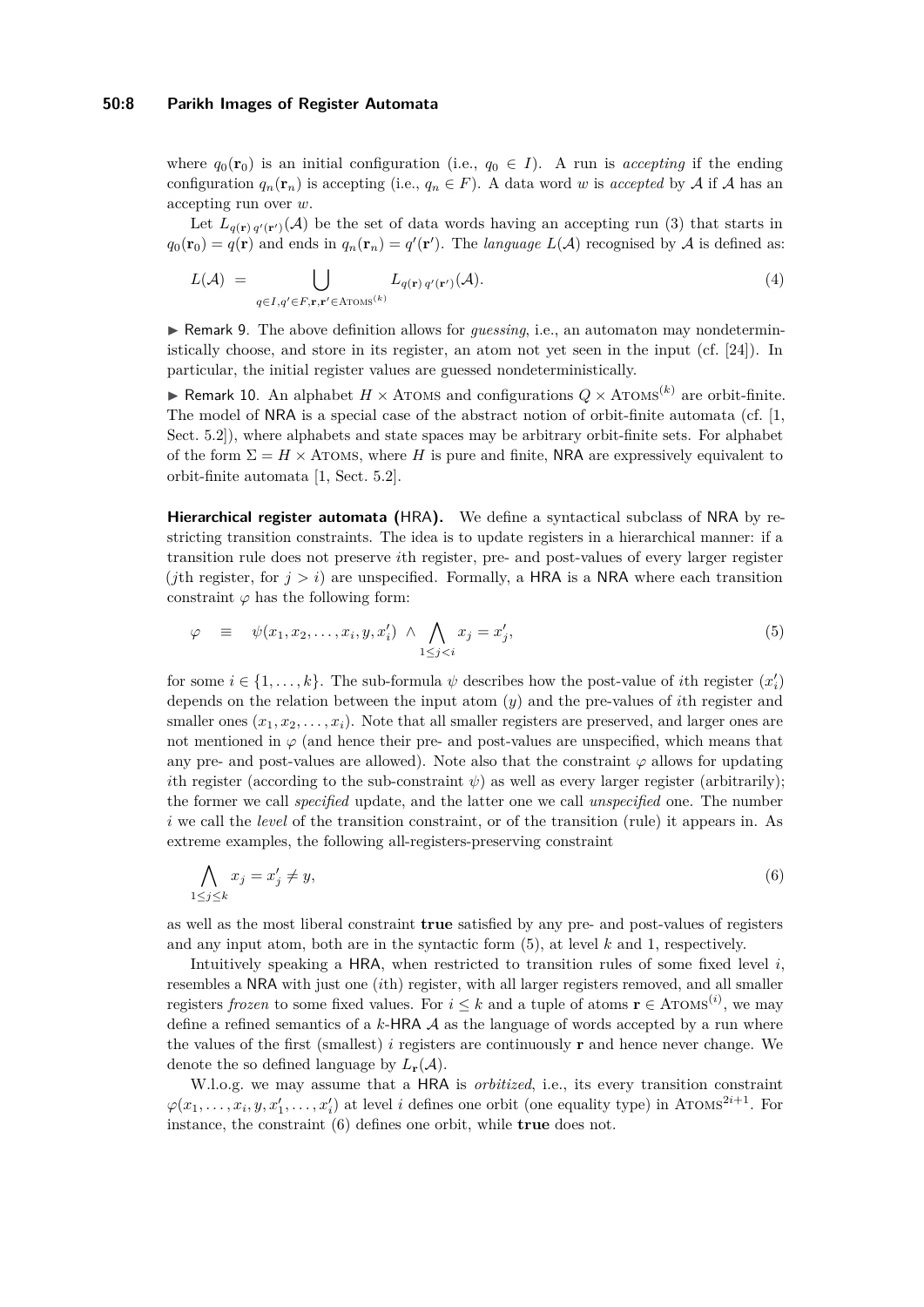$\blacktriangleright$  **Example 11.** Let *H* be a singleton, omitted below; we thus consider ATOMS as an alphabet. The following 2-HRA recognises the language *L*<sup>2</sup> from Example [1.](#page-1-0) The control locations are  $Q = \{q_1, q_2, q_3\}$ , with single initial and accepting one  $I = F = \{q_3\}$ . The automaton has the following three transition rules:

$$
(q_3(x_1, x_2), y, x_1 = x'_1 \neq y \land x_2 = x'_2 \neq y, q_2(x'_1, x'_2)),
$$
  
\n
$$
(q_2(x_1, x_2), y, x_1 = x'_1 \land x_2 = x'_2 = y, q_1(x'_1, x'_2)),
$$
  
\n
$$
(q_1(x_1, x_2), y, x_1 = y, q_3(x'_1, x'_2)).
$$

the first two at level 2 and the last one at level 1. The post-value  $x_2'$  of the second register is unspecified in the last two rules. Moreover, the post-value  $x'_{1}$  of the first register is also unspecified in the last rule, and therefore the automaton is not orbitized. It can be easily made orbitized by replacing this last rule with the following ones:

$$
(q_1(x_1, x_2), y, x_1 = y = x'_1, q_0(x'_1, x'_2)),
$$
  
\n $(q_1(x_1, x_2), y, x_1 = y \neq x'_1, q_0(x'_1, x'_2)).$ 

It is not difficult to show that in terms of expressiveness HRA are a strict subclass of NRA:

#### <span id="page-8-0"></span>▶ **Proposition 12.** *The language L*<sup>1</sup> *from Example [1](#page-1-0) is not recognised by any* HRA*.*

**Proof.** Towards contradiction, suppose *L*<sup>1</sup> is recognised by a *k*-HRA A. Consider a word  $w = a_1 a_2 \dots a_{k+2} \in \text{ATOMS}^*$  of length  $k+2$  in which all letters are pairwise different  $(a_i \neq a_j)$ for  $i \neq j$ ) and an accepting run  $\pi$  of A over *w*. Let  $\mathbf{r}_i$  be the valuation of registers in  $\pi$  after reading *a<sup>i</sup>* .

We observe that each letter  $a_i$ , for  $i < k+2$ , must be stored in a register in the considered run  $\pi$ :  $a_i$  it is the value of some register in  $\mathbf{r}_i$ . Indeed, suppose contrarily that  $a_i$  is not the value of any register in  $\mathbf{r}_i$ . By replacing this letter in *w* with  $a_{i+1}$  we obtain a word *w*' where two consecutive letters are equal, and hence  $w' \notin L_1$ . On the other hand the run  $\pi$  is also an accepting run over *w'*, and hence  $w' \in L(\mathcal{A})$  – a contradiction.

Therefore we know that  $a_i$  is the value of some  $\ell_i$ th register in  $\mathbf{r}_i$ , for every  $i = 1, \ldots, k+1$ . Note that this register with value  $a_i$  is unique, and that it gets its value either by the specified or unspecified update. We claim that  $\ell_i < \ell_{i+1}$  for every  $i = 1, \ldots, k$ . Indeed, suppose  $\ell_i \geq \ell_{i+1}$  for some *i*. The inequality implies that either the value  $a_i$  stored in  $\ell_i$ th register is overwritten by the specified update (when  $\ell_i = \ell_{i+1}$ ), or *may* be overwritten by an unspecified one (when  $\ell_i > \ell_{i+1}$ ). By replacing  $a_i$  in *w* with  $a_{i+2}$  we obtain a word  $w'' \notin L_1$ . On the other hand the run  $\pi$  is easily modified into an accepting run over  $w''$  by replacing  $a_i$ with  $a_{i+2}$  in  $\mathbf{r}_i$ . In consequence,  $w'' \in L(\mathcal{A})$  – a contradiction, similarly as before.

We have thus an increasing sequence  $1 \leq \ell_1 < \ell_2 < \ldots < \ell_{k+1} \leq k$ , thus yielding a contradiction.

As an intermediate corollary of Proposition [12](#page-8-0) and Theorem [13](#page-8-1) (cf. Section [5\)](#page-8-2) we deduce that  $L_1$  is not rational either.

## <span id="page-8-2"></span>**5 Parikh-equivalence of** HRA **and rational languages**

<span id="page-8-1"></span>As our main contribution, we prove that Parikh images of rational languages (rational sets of data vectors) coincide with Parikh images of HRA (cf. Corollary [22\)](#page-12-11). This is split into two parts: on one side we prove that rational data languages are recognised by HRA, and on the other side Parikh images of HRA languages are rational (as sets of data vectors):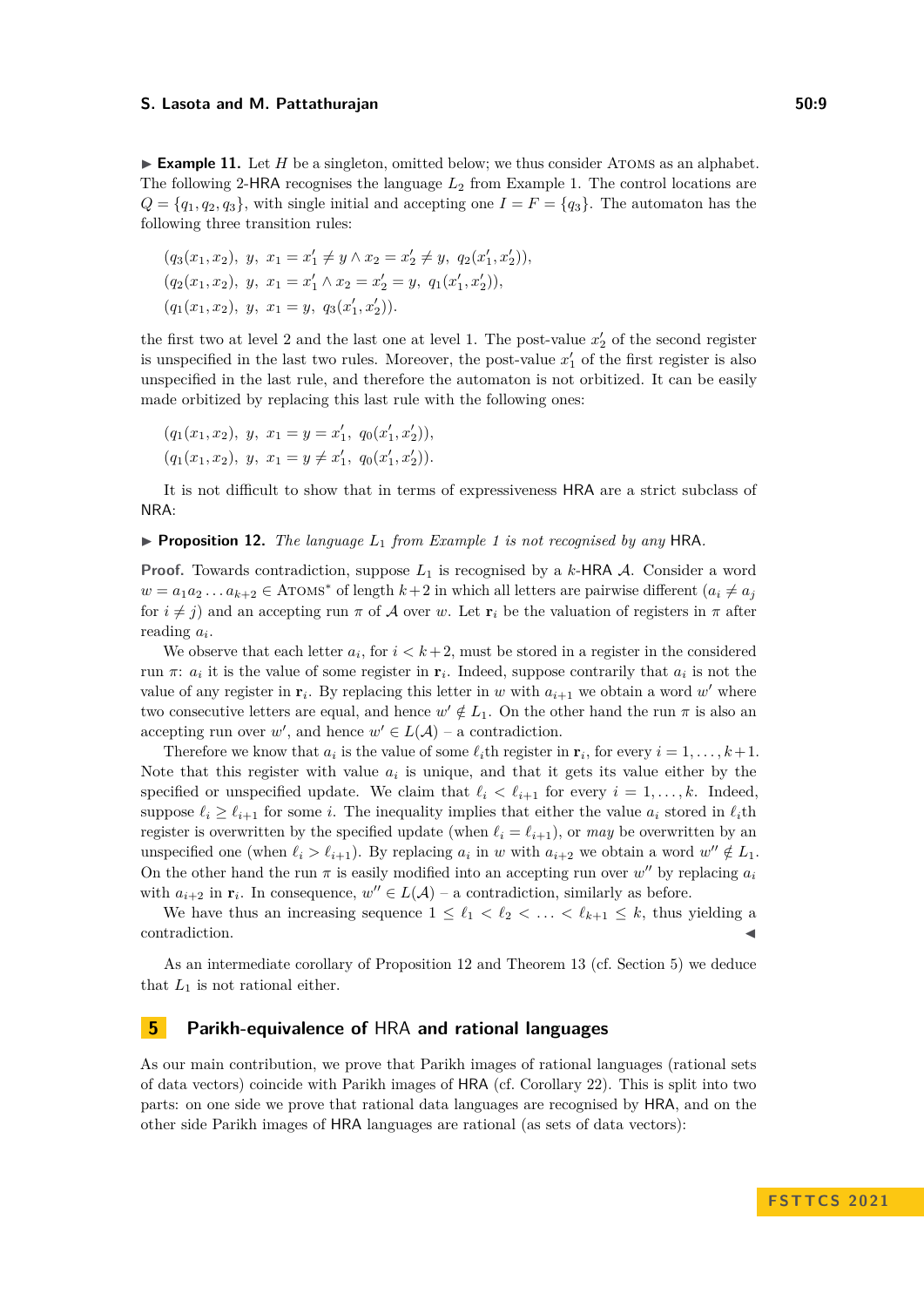▶ **Theorem 13.** *Rational data languages are recognised by* HRA*.*

<span id="page-9-0"></span>▶ **Theorem 14.** *Parikh images of* HRA *languages are rational.*

**Proof of Theorem [13.](#page-8-1)** We proceed by induction on derivation of a rational language. For convenience we assume, w.l.o.g., that each orbit-finite sum is indexed by a subset of  $I \subseteq$ ATOMS<sup>(*n*)</sup> of non-repeating *n*-tuples of atoms, for some  $n \in \mathbb{N}$ . Indeed, every orbit-finite union can be split into a finite union of single-orbit unions, and every single-orbit set *J* is the image of an equivariant function *f* from such a set *I* (cf. [\[1,](#page-12-1) Sect. 3.2]),  $J = f(I)$ , hence

$$
\bigcup_{j\in J} L_j = \bigcup_{i\in I} L_{f(i)} = \bigcup_{i\in I} K_i
$$

where  $K_i = L_{f(i)}$ . Under this simplifying assumption we prove, by induction on derivation of a rational language, the following claim (we say that a tuple  $s \in A \text{TOMS}^{(n)}$  supports x if the set of *n* atoms appearing in **s** does so):

 $\triangleright$  Claim 15. For every rational language *L* over an alphabet of the form  $\Sigma = H \times$  Aroms, and every tuple **s** supporting its derivation, there is a HRA A such that  $L_{\mathbf{s}}(\mathcal{A}) = L$ .

We emphasise that we consider supports of *derivations* of rational languages, defined as well-founded trees (cf. Section [3\)](#page-3-0), instead of supports of languages themselves. Clearly, a tuple supporting a derivation of a language also support the language itself.

The induction base, for  $L = \{\varepsilon\}$  or  $L = \{\sigma\}$  where  $\sigma \in \Sigma$ , is straightforward. The induction step splits into three cases.

**Case 1:**  $L = L_1 L_2$  Let **s** be a tuple of atoms supporting the derivation of *L*, and hence also the derivations of  $L_1$  and  $L_2$ . Let  $\mathcal{A}_1$  and  $\mathcal{A}_2$  be the HRA which, due to the induction assumption, recognize  $L_{\mathbf{s}}(\mathcal{A}_1) = L_1$  and  $L_{\mathbf{s}}(\mathcal{A}_2) = L_2$ . Let the automaton  $\mathcal{A}$  initially run  $\mathcal{A}_1$ , and from each accepting location of  $\mathcal{A}_1$  nondeterministically choose either to continue inside  $\mathcal{A}_1$ , or to run  $\mathcal{A}_2$ . We have  $L_\mathbf{s}(\mathcal{A}) = L$ , as required.

**Case 2:**  $L = K^*$  This case is dealt with similarly to the previous one.

**Case 3:**  $L = \bigcup_{i \in I} L_i$  Let **s** be a tuple of atoms supporting the derivation of *L*, and hence also the set *I* and the mapping  $i \mapsto L_i$ . Thus the concatenated tuple **s***i* supports  $L_i$  (recall that  $i$  is assumed for convenience to be a tuple of atoms). For an **s**-orbit  $J$  in  $I$ , let

$$
L_J = \bigcup_{j \in J} L_j \subseteq L.
$$

Consider an arbitrary **s**-orbit *J* in *I* (each orbit is treated separately). Fix an arbitrary element  $i \in J$  and an automaton B such that, due to the induction assumption, recognizes  $L_{\mathbf{s}i}(\mathcal{B}) = L_i$ . Therefore, for every  $j = \pi(i) \in J$ , where  $\pi$  is an **s**-automorphism, the same automaton B recognizes  $L_{\mathbf{s}j}(\mathcal{B}) = L_j$ . Let the automaton  $\mathcal{A}_J$  initially guess  $i \in J$  and put it into the smallest registers not occupied by **s**, and then run  $\mathcal{B}$ . We have  $L_{\mathbf{s}}(\mathcal{A}_J) = L_J$ . The language  $L$  is the union of finitely many languages  $L_J$ , and hence  $L$  is recognized by a HRA that initially chooses an **s**-orbit  $J$  in  $I$  and then runs  $A_J$ .

**Proof of Theorem [14.](#page-9-0)** We now focus on showing that Parikh images of languages of HRA are rational. The proof proceeds by induction on the number of registers.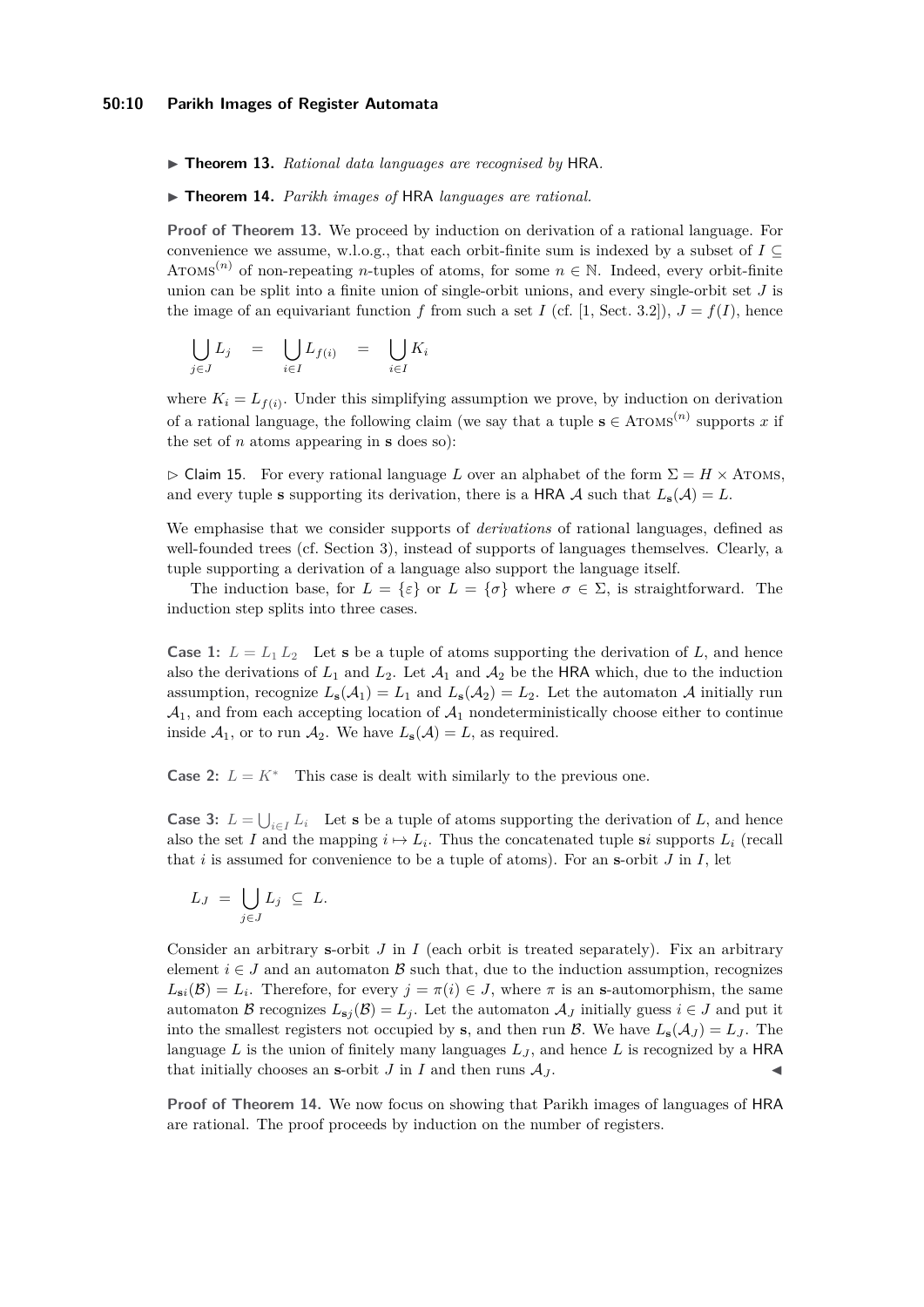#### **S.** Lasota and M. Pattathurajan 60:11 and 50:11

**Induction base.** The induction base, i.e., rationality of Parikh images of 1-HRA languages, follows immediately by the following result of [\[16\]](#page-13-5):

▶ **Lemma 16** ([\[16\]](#page-13-5), Theorem 6)**.** *Parikh images of* 1-NRA *languages are rational.*

Altering paths. Before proceeding to the induction step we recall an immediate corollary of another results of [\[16\]](#page-13-5) (cf. Lemma [17](#page-10-0) below). Given a *k*-HRA  $\mathcal{A} = \langle H, Q, I, F, \Delta \rangle$ , we define the language  $P_A$  over the alphabet<sup>[2](#page-10-1)</sup> ( $Q \times$  ATOMS  $\times$   $Q$ )  $\cup$  ( $H \times$  ATOMS) containing words of the form:

<span id="page-10-4"></span><span id="page-10-3"></span>
$$
\langle q_1, a_1, p_1 \rangle \langle h_1, b_1 \rangle \langle q_2, a_2, p_2 \rangle \langle h_2, b_2 \rangle \ldots \langle q_{n-1}, a_{n-1}, p_{n-1} \rangle \langle h_{n-1}, b_{n-1} \rangle \langle q_n, a_n, p_n \rangle \tag{7}
$$

 $(n \geq 1)$  such that, for  $i = 1, \ldots, n-1$ , it holds  $a_i \neq a_{i+1}$  and

$$
p_i(a_i\mathbf{r}) \xrightarrow{\langle h_i, b_i \rangle} q_{i+1}(a_{i+1}\mathbf{r}')
$$
\n(8)

is a transition of A at level 1 for some tuples  $\mathbf{r}, \mathbf{r}' \in \text{ATOMS}^{(k-1)}$ , and such that  $q_1 \in I$  and  $p_n \in F$ . The atoms  $a_i$  and  $a_{i+1}$  are here pre- and post-values of the first register, and **r***,* **r**<sup>*'*</sup> are pre- and post-values of the remaining *k* −1 registers. Words in *P* are called *altering paths*. Intutively, a letter  $\langle q, a, p \rangle$  represents a run of A starting from a configuration  $q(a\mathbf{r}')$  and ending in  $p(a\mathbf{r})$ , for some  $\mathbf{r}, \mathbf{r}' \in \text{ATOMS}^{(k-1)}$ , such that the first register contains *a* and is preserved along the run until the automaton reaches the configuration  $p(a\mathbf{r})$ , from which the automaton finally updates the first register. Along this run other registers may be updated. As an immediate consequence<sup>[3](#page-10-2)</sup> of [\[16,](#page-13-5) Lemma 17] we get:

<span id="page-10-0"></span>▶ **Lemma 17.** *The altering path language P*<sup>A</sup> *of a* 1-HRA A *has rational Parikh image.*

We observe that the altering path language of a  $k$ -HRA  $\mathcal A$  is the same as the altering path language of a 1-HRA  $\mathcal{A}'$  obtained from  $\mathcal{A}$  by removing all registers except the first (smallest) one, and all transition rules of level greater than 1. Therefore, as an immediate corollary of Lemma [17](#page-10-0) we get:

<span id="page-10-5"></span> $\triangleright$  Claim 18. For every  $k \geq 1$ , the altering path language  $P_A$  of k-HRA A has rational Parikh image.

**Induction step.** We now proceed to the induction step. To this aim we fix  $k > 1$  and assume that languages of HRA with less than *k* registers have rational Parikh images. We consider a fixed *k*-HRA  $A = \langle H, Q, I, F, \Delta \rangle$  and aim at showing that Parikh image of  $L(A)$ is rational. W.l.o.g. we assume that A is orbitized. Let  $\Sigma = H \times$  ATOMS denote the input alphabet.

We construct a *k*-HRA  $A_{qp}$  by removing from A all transition rules that update (i.e., do not preserve) the first register, and by taking *q* as the only initial location and *p* as the only accepting one. Intuitively speaking, the first register is *frozen* in  $A_{qp}$ , in the sense that it is never updated and thus keeps its initial value  $a$  along the whole run. For  $a \in ATOMS$ , we denote by

$$
L_a(\mathcal{A}_{qp}) = \bigcup_{\mathbf{r},\mathbf{s} \in \text{Atoms}^{(k-1)}} L_{q(\mathbf{ar})p(\mathbf{as})}(\mathcal{A}_{qp}) \subseteq L(\mathcal{A}_{qp})
$$

<span id="page-10-1"></span><sup>&</sup>lt;sup>2</sup> This is the unique place where we consider reacher alphabets than  $H \times$  ATOMS, for finite  $H$ .

<span id="page-10-2"></span><sup>3</sup> Altering path languages considered in Lemma 17 in [\[16\]](#page-13-5) start and end in fixed locations. The language *P*<sup>A</sup> is thus a finite union of these languages.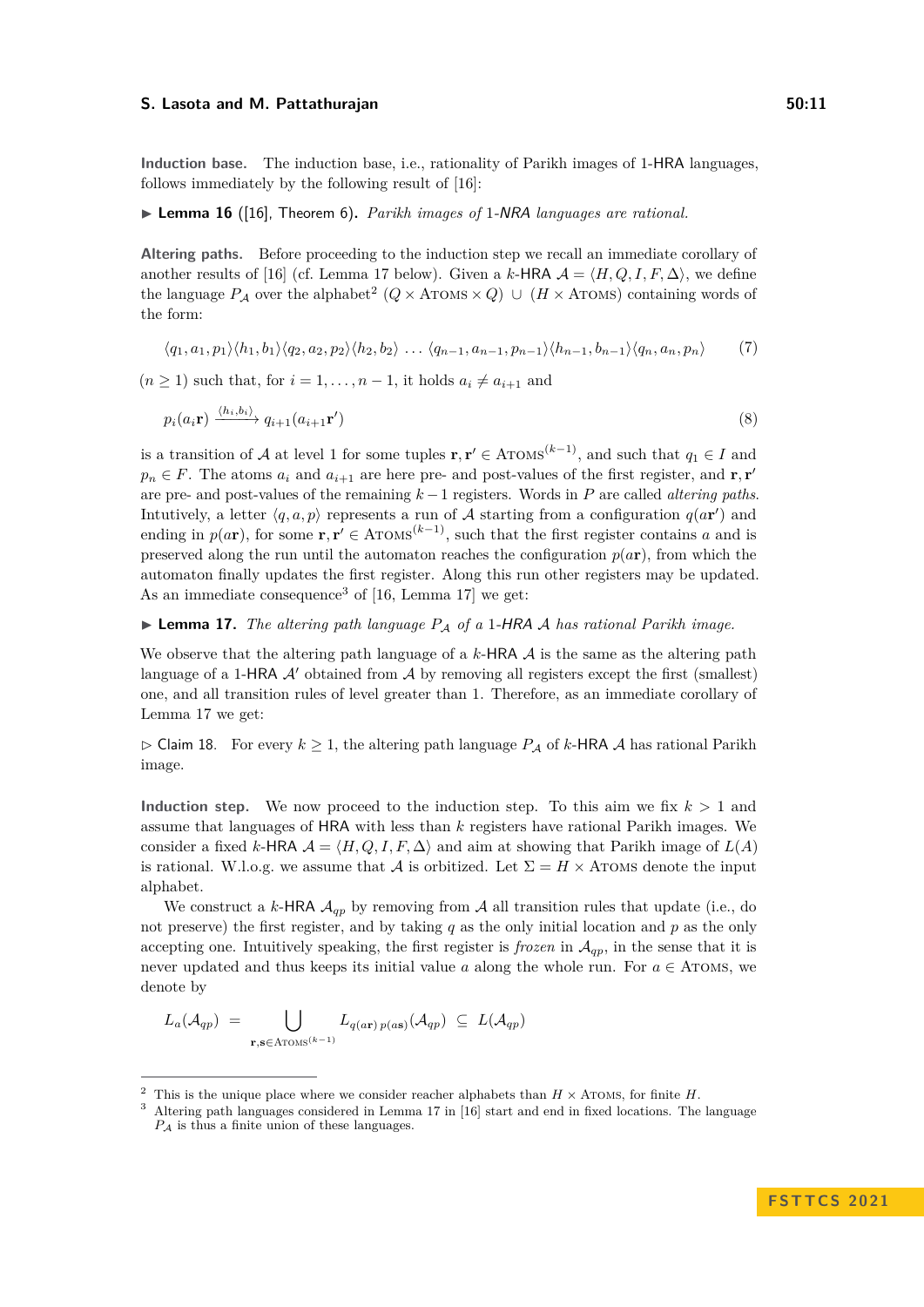#### **50:12 Parikh Images of Register Automata**

the subset of  $L(\mathcal{A}_{qp})$  consisting of words accepted by  $\mathcal{A}_{qp}$  by a run where the value of the first register is (continuously) *a*. We need to deduce from the induction assumption the following claim:

### <span id="page-11-1"></span> $\triangleright$  Claim 19. The languages  $L_a(\mathcal{A}_{qp})$  have rational Parikh images.

Before proving the above claim we use it to complete the proof Theorem [14.](#page-9-0) Consider the language  $K = P_{\mathcal{A}}(S)$  obtained by applying the following substitution *S* to the language  $P_{\mathcal{A}}$ :

 $\langle q, a, p \rangle \quad \mapsto \quad L_a(\mathcal{A}_{qn}) \qquad \langle h, b \rangle \quad \mapsto \quad \{ \langle h, b \rangle \}.$ 

In words, triples  $\langle q, a, p \rangle$  are replaced by any word accepted by  $\mathcal{A}_{qp}$  by a run where the value of the first register is continuously *a*, while pairs  $\langle h, b \rangle$  are preserved.

<span id="page-11-2"></span> $\triangleright$  Claim 20.  $L(A) = K$ .

We argue that both inclusions hold. The inclusion  $L(A) \subseteq K$  is shown by factorising each accepting run of  $A$  by transitions that update the first register, of the form  $(8)$ , so that each word  $w \in L(\mathcal{A})$  factorizes into:

<span id="page-11-0"></span>
$$
w = w_1 \langle h_1, b_1 \rangle w_2 \langle h_2, b_2 \rangle \dots w_{n-1} \langle h_{n-1}, b_{n-1} \rangle w_n,
$$
\n
$$
(9)
$$

for  $w_i \in L_{a_i}(\mathcal{A}_{q_i p_i})$  for some atom  $a_i$  and control locations  $q_i, p_i$ , and therefore  $w \in K$ . For the reverse inclusion  $K \subseteq L(A)$  consider a word  $w \in K$ , necessarily of the form [\(9\)](#page-11-0), due to an altering path as in [\(7\)](#page-10-4) and accepting runs  $\pi_i$  of  $\mathcal{A}_{q_i p_i}$  over words  $w_i$ , where the first register is continuously equal  $a_i$  along  $\pi_i$ . By concatenating these runs (considered as sequences of configurations) one gets an accepting run  $\pi = \pi_1 \pi_2 \dots \pi_n$  of A over the word *w*, as required. The transitions [\(8\)](#page-10-3) confirm that  $\pi$  is a run since A is hierarchical: all these transitions are all at level 1 and may perform (unspecified) updates of all other registers.

Having Claims [18,](#page-10-5) [19](#page-11-1) and [20](#page-11-2) one easily completes the proof of Theorem [14.](#page-9-0) Indeed, Parikh image of  $K = P_{\mathcal{A}}(S)$  is rational due to Lemma [8,](#page-6-4) as Parikh images of  $P_{\mathcal{A}}$  and all languages  $L_a(\mathcal{A}_{qp})$  are so due to Claim [18](#page-10-5) and [19,](#page-11-1) respectively, and therefore the same holds for  $L(A)$ , due to Claim [20.](#page-11-2)

Proof of Claim [19.](#page-11-1) For every  $q, p \in Q$  we define a new  $(k-1)$ -HRA  $\mathcal{A}'_{qp}$  that behaves exactly as  $\mathcal{A}_{qp}$  except that the first register is removed. The removal of the register is compensated by an additional bit in the finite component of the alphabet of  $\mathcal{A}'_{qp}$  that informs the automaton whether the input atom is equal to the (removed) first register or not.

Formally, the new automaton is  $\mathcal{A}'_{qp} = \langle \{=, \neq\} \times H, Q, \{q\}, \{p\}, \Delta' \rangle$ , where the transition rules  $\Delta'$  are defined as follows. Due to the assumption that  $\cal A$  is orbitized (and hence so are all automata  $\mathcal{A}_{qp}$ ), its every transition constraint [\(5\)](#page-7-0) at level *i*, say, either entails the equality  $y = x_1$ , or the inequality  $y \neq x_1$ . The transition rules  $\Delta'$  are obtained from the transition rules of  $\mathcal{A}_{qp}$  (i.e., from transition rules of  $\mathcal A$  at level greater than 1) by transforming each transition rule

 $(q(x_1, x_2 \ldots x_k), \langle h, y \rangle, \varphi, q'(x'_1, x'_2 \ldots x'_k))$ 

of  $\mathcal{A}_{qp}$  to the following one:

$$
(q(x_1,x_2...x_k),\langle(\sim,h),y\rangle,\varphi',q'(x_1',x_2'...x_k'))
$$

where  $\sim \in \{ =, \neq \}$  is chosen so that  $\varphi$  entails  $y \sim x_1$ , and  $\varphi'$  is obtained from  $\varphi$  by removing all (in)equalities referring to the first register.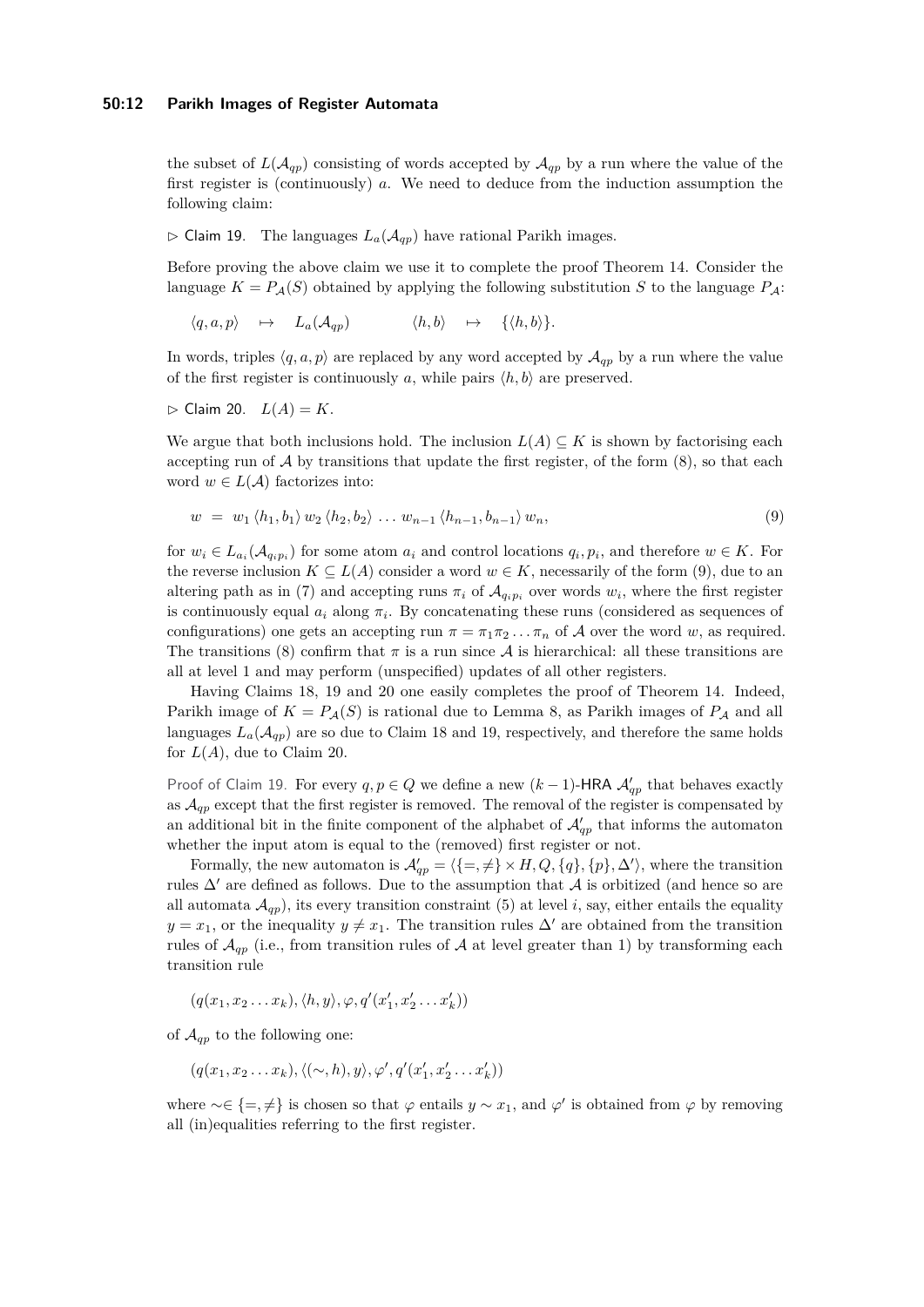By induction assumption we know that Parikh image of  $\mathcal{A}'_{qp}$  is rational, for every  $q, p \in Q$ . For  $a \in$  ATOMS, consider the following sub-alphabet (that fixes, intuitively, the value of the first register to be *a*):

$$
\Sigma_a = \{ \langle (=,h), a \rangle : h \in H \} \cup \{ \langle (\neq, h), b \rangle : h \in H, b \in \text{ATOMS} - \{a\} \} \subseteq \Sigma,
$$

and define the languages  $L_{qap}$  as the restriction of  $L(\mathcal{A}'_{qp})$  to the sub-alphabet  $\Sigma_a$ :

 $L_{qap}$  :=  $L(\mathcal{A}_{qp}') \cap (\Sigma_a)^*$ .

By Lemma [6](#page-5-1) we have:

▷ Claim 21. Parikh images of the languages *Lqap* are rational.

Finally, we observe that  $L_a(\mathcal{A}_{qp})$  is obtained from  $L_{qap}$  by applying the substitution (actually, the projection):

 $\langle (\sim, h), b \rangle$   $\mapsto$  { $\langle h, b \rangle$ }

and therefore also has rational Parikh image, as required. This completes the proof of Claim [19,](#page-11-1) and hence also the proof of Theorem [14.](#page-9-0)  $\lhd$ 

◀

<span id="page-12-11"></span>▶ **Corollary 22.** *Parikh images of* HRA *languages and of rational languages coincide.*

▶ **Corollary 23.** *An* NRA *has rational Parikh image if, and only if, it is Parikh-equivalent to some* HRA*.*

#### **References**

- <span id="page-12-1"></span>**1** Mikołaj Bojańczyk. Slightly infinite sets. A draft of a book. URL: [https://www.mimuw.edu.](https://www.mimuw.edu.pl/~bojan/paper/atom-book) [pl/~bojan/paper/atom-book](https://www.mimuw.edu.pl/~bojan/paper/atom-book).
- <span id="page-12-5"></span>**2** Mikołaj Bojańczyk. Data monoids. In *Proc. STACS 2011*, volume 9 of *LIPIcs*, pages 105–116. Schloss Dagstuhl - Leibniz-Zentrum für Informatik, 2011.
- <span id="page-12-2"></span>**3** Mikołaj Bojańczyk. Regular expressions for data words. Personal communication, 2020.
- <span id="page-12-9"></span>**4** Mikołaj Bojańczyk, Claire David, Anca Muscholl, Thomas Schwentick, and Luc Segoufin. Two-variable logic on data words. *ACM Trans. Comput. Log.*, 12(4):27:1–27:26, 2011.
- <span id="page-12-3"></span>**5** Mikołaj Bojańczyk, Bartek Klin, and Slawomir Lasota. Automata with group actions. In *Proc. LICS 2011*, pages 355–364, 2011.
- <span id="page-12-0"></span>**6** Mikołaj Bojańczyk, Bartek Klin, and Slawomir Lasota. Automata theory in nominal sets. *Log. Methods Comput. Sci.*, 10(3), 2014.
- <span id="page-12-10"></span>**7** Mikołaj Bojańczyk and Sławomir Lasota. An extension of data automata that captures XPath. *Log. Methods Comput. Sci.*, 8(1), 2012.
- <span id="page-12-7"></span>**8** Mikołaj Bojańczyk and Rafał Stefański. Single-use automata and transducers for infinite alphabets. In *Proc. ICALP 2020*, volume 168 of *LIPIcs*, pages 113:1–113:14. Schloss Dagstuhl - Leibniz-Zentrum für Informatik, 2020.
- <span id="page-12-6"></span>**9** Thomas Colcombet, Clemens Ley, and Gabriele Puppis. Logics with rigidly guarded data tests. *Log. Methods Comput. Sci.*, 11(3), 2015.
- <span id="page-12-4"></span>**10** Thomas Colcombet and Amaldev Manuel. Generalized data automata and fixpoint logic. In *Proc. FSTTCS 2014*, volume 29 of *LIPIcs*, pages 267–278. Schloss Dagstuhl - Leibniz-Zentrum für Informatik, 2014.
- <span id="page-12-8"></span>**11** Loris D'Antoni and Margus Veanes. Minimization of symbolic automata. In *Proc. POPL '14*, pages 541–554. ACM, 2014.